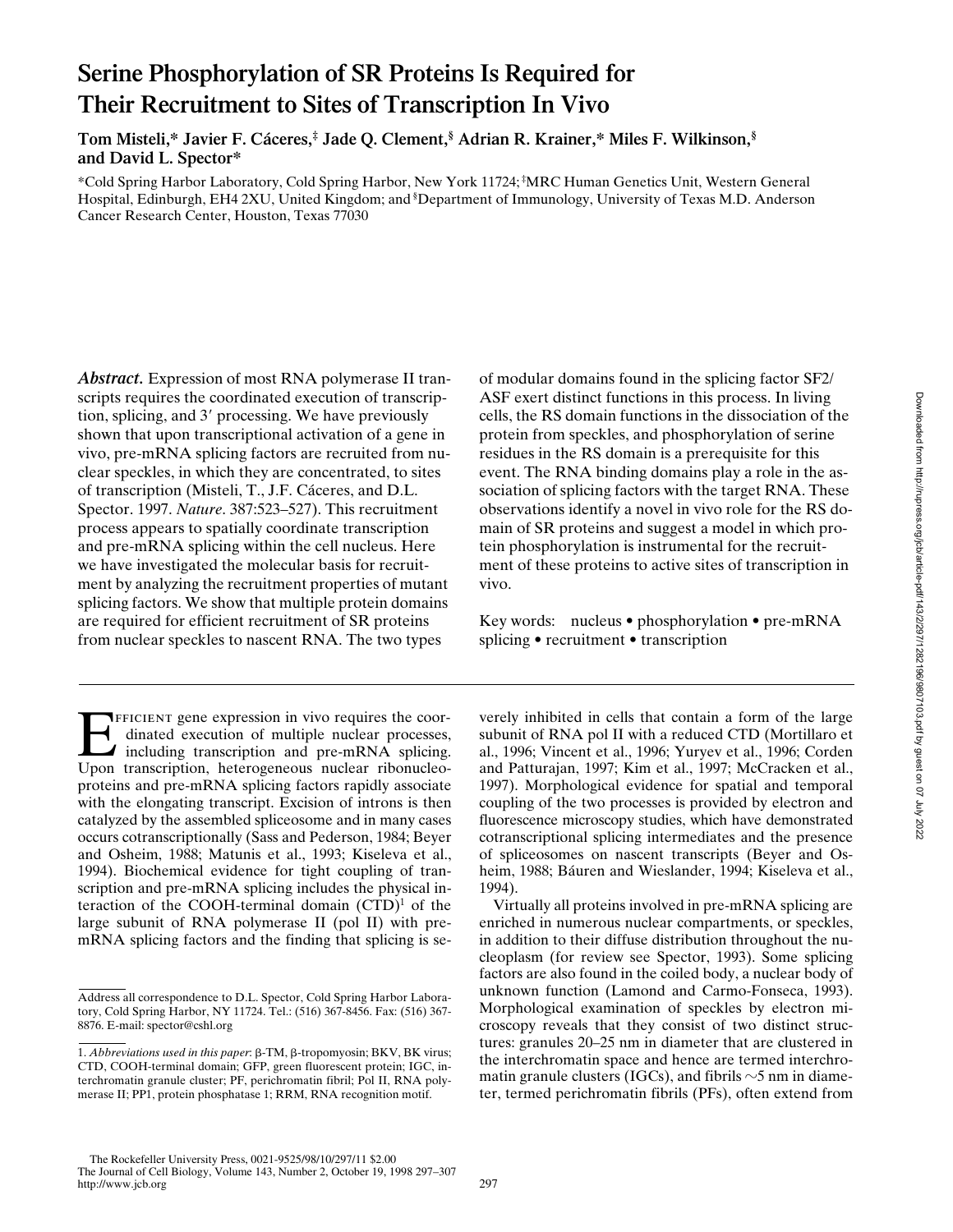the periphery of IGCs and are also found dispersed throughout the nucleoplasm (Fakan, 1994). Nucleotide incorporation experiments and gene mapping studies showed that sites of active transcription are found dispersed throughout the nuclear volume and that the majority of actively transcribing genes are found within PFs and are largely excluded from IGCs (Jackson et al., 1993, 1998; Wansink et al., 1993; Fakan, 1994; Xing et al., 1995). This is supported by fluorescence microscopy data, which have placed the position of numerous genes at the periphery of or between speckles (Huang and Spector, 1991; Xing et al., 1995; Dirks et al., 1997). These observations indicate that IGCs are not sites of active transcription and thus not sites of cotranscriptional splicing. It has been proposed that IGCs are storage/reassembly sites for pre-mRNA splicing factors and that splicing factors are recruited from these compartments to sites of active transcription (Jiménez-García and Spector, 1993; for review see Misteli and Spector, 1998). Recent observations using time-lapse experiments in living cells support this model. Upon activation of a gene, pre-mRNA splicing factors were seen to be released from speckles and to be redistributed to sites of active transcription in a recruitment process (Misteli et al., 1997). This recruitment process might ensure the sufficient supply of splicing factors to sites of active transcription and thus serve as a means to spatially coordinate transcription and pre-mRNA splicing in vivo (Jiménez-García and Spector, 1993; Huang and Spector, 1996; Neugebauer and Roth, 1997; for review see Misteli and Spector, 1998). The molecular basis of splicing factor recruitment to nascent RNAs has been unknown.

One prominent component of nuclear speckles is the family of SR proteins (for reviews see Fu, 1995; Manley and Tacke, 1996). SR proteins are essential for constitutive splicing in vitro and can influence alternative splice site selection in a concentration-dependent manner (for review see Horowitz and Krainer, 1994). Classical SR proteins contain a COOH-terminal domain rich in ser/argdipeptides (RS domain) and either one or two RNA-recognition motifs (RRMs). In addition, a number of SR-like proteins have been described that contain at least one RS domain but differ from classical SR proteins in their overall domain structure (for review see Fu, 1995). The RS domain has been suggested to contain a targeting signal to mediate localization of these proteins to speckles. In the *Drosophila* protein Tra2, the RS domain, and specifically a short peptide sequence within the domain, is necessary and sufficient for the localization of the protein to speckles (Li and Bingham, 1991; Hedley et al., 1995). In mammalian SR proteins, the RS domain contributes to their localization but is not always necessary, and only in some cases (for example SRp20) is it sufficient for proper subnuclear localization (Cáceres et al., 1997; Gama-Carvalho et al., 1997). SR proteins are phosphoproteins, and several kinases that specifically phosphorylate serine residues in the RS domain and a protein phosphatase 1 (PP1) activity that dephosphorylates SR proteins have recently been identified (Meyrand et al., 1993; Gui et al., 1994; Mermoud et al., 1994; Colwill et al., 1996*b*; Misteli and Spector, 1996; Rossi et al., 1996; Duncan et al., 1998; Kuroyanagi et al., 1998; Wang et al., 1998; for review see Misteli and Spector 1998).

Here we have investigated the molecular mechanism by which SR proteins are recruited from nuclear speckles to active sites of transcription in living cells upon activation of a nearby gene. We find that all modular domains of SR proteins are involved in the efficient recruitment and that different types of domains exert distinct functions in the recruitment process. Specifically, we show that phosphorylation of serine residues in the RS domain is required for the efficient recruitment of SR proteins to a site of active transcription in vivo.

## *Materials and Methods*

## *Epitope-tagged Expression Plasmids*

SF2/ASF, SC35, SRp20, and SRp40 deletion mutants in the pCG-T7 expression vector have been described (Cáceres et al., 1997). RG and GS replacement mutants in the same vector have been described (Cáceres and Krainer, 1993). GFP-SF2/ASF- $\Delta$ RS was generated by cutting GFP-SF2/ ASF with ApaI and religation. GFP-SF2/ASF-RG and -GS were generated by replacing a SacII-BamHI fragment in GFP-SF2/ASF-WT with the corresponding fragment from pCG-T7-SF2/ASF-RG or -GS mutants, respectively.

## *Cell Lines, Transfections, and Western Blotting*

HeLa cells stably expressing the rat homeobox genepem were generated by cotransfection of pPem-89 containing the tetracycline promoter followed by the genomic pem sequence including the 3' UTR (Maiti et al., 1996), the plasmid EV-124 containing the tetracycline transactivator, and the neomycin gene for selection (Gossen and Bujard, 1992). HeLa cell clones that exhibited highly repressible expression of pem RNA by addition of 1 mg/ml tetracycline were selected in 1 mg/ml G418, and colonies were screened by Northern blot analysis. Pem-HeLa cells were routinely grown in DME (GIBCO BRL, Gaithersburg, MD) supplemented with 10% FCS (Hyclone Labs, Logan, UT) in the presence of 0.4 mg/ml G418 (GIBCO BRL) and transfected as described in Huang and Spector (1996). SR protein mutants and a β-tropomyosin minigene (Helfman et al., 1988) were transfected by electroporation of  $7 \mu g$  DNA and  $13 \mu g$  of salmon sperm DNA at 240 V using a Bio-Rad gene pulser (Hercules, CA). For Western blotting, cell lysates were prepared at 14 h posttransfection and blotted as described in Misteli and Spector (1996). Monoclonal mouse anti–SF2/ASF antibody recognizing RRM1 of SF2/ASF (Hanamura et al., 1998) was used for Western blotting at 1:5. For analysis of the phosphorylation state of proteins, lysates were treated for 30 min at  $37^{\circ}$ C with 500 U/ml alkaline phosphatase (New England Biolabs, Beverly, MA).

## *In Situ Hybridization and Indirect Immunofluorescence*

HeLa cells carrying the stably integrated rat pem gene were fixed at room temperature in freshly made 2% paraformaldehyde, 0.5% Triton in PBS for  $\frac{1}{5}$  min, followed by fixation in 2% paraformaldehyde in PBS for 15 min (Spector et al., 1998). For detection of target DNA, coverslips were washed twice in PBS for 5 min and incubated for 90 min at 37 $\degree$ C in 50  $\mu$ l of  $100 \mu$ g/ml RNAse A (Boehringer Mannheim, Indianapolis, IN) in PBS on a glass slide. Coverslips were washed three times in PBS for 5 min each, followed by a rinse in  $2 \times$  SSC and two 10 min washes in  $2 \times$  SSC at room temperature. Immediately before addition of the hybridization cocktail, cells were denatured in 70% formamide,  $2 \times$  SSC for 7 min at 78°C. For detection of RNA, the RNAse step and the denaturation step were omitted. Nick translated probe representing the entire integrated pem sequence, generated as described in Langer et al. (1981) in  $2 \times$  SSC, 10% dextran sulfate, and 1 mg/ml yeast tRNA, was added in a total volume of  $20 \mu$ l to the coverslip, sealed with rubber cement, and incubated overnight at 37°C. Coverslips were washed in  $2 \times$  SSC three times for 15 min at room temperature and once for 10 min in  $4 \times$  SSC at room temperature. The probe was detected by incubation for 60 min at room temperature with avidin-FITC (2.5  $\mu$ g/ml) in 4× SSC. Coverslips were then washed four times for 15 min in  $4 \times$  SSC. After detection of the probe, cells were washed twice in PBS for 5 min each, and indirect immunofluorescence was performed as described in Misteli and Spector (1996) without additional fixation or permeabilization steps. Anti-T7 monoclonal antibody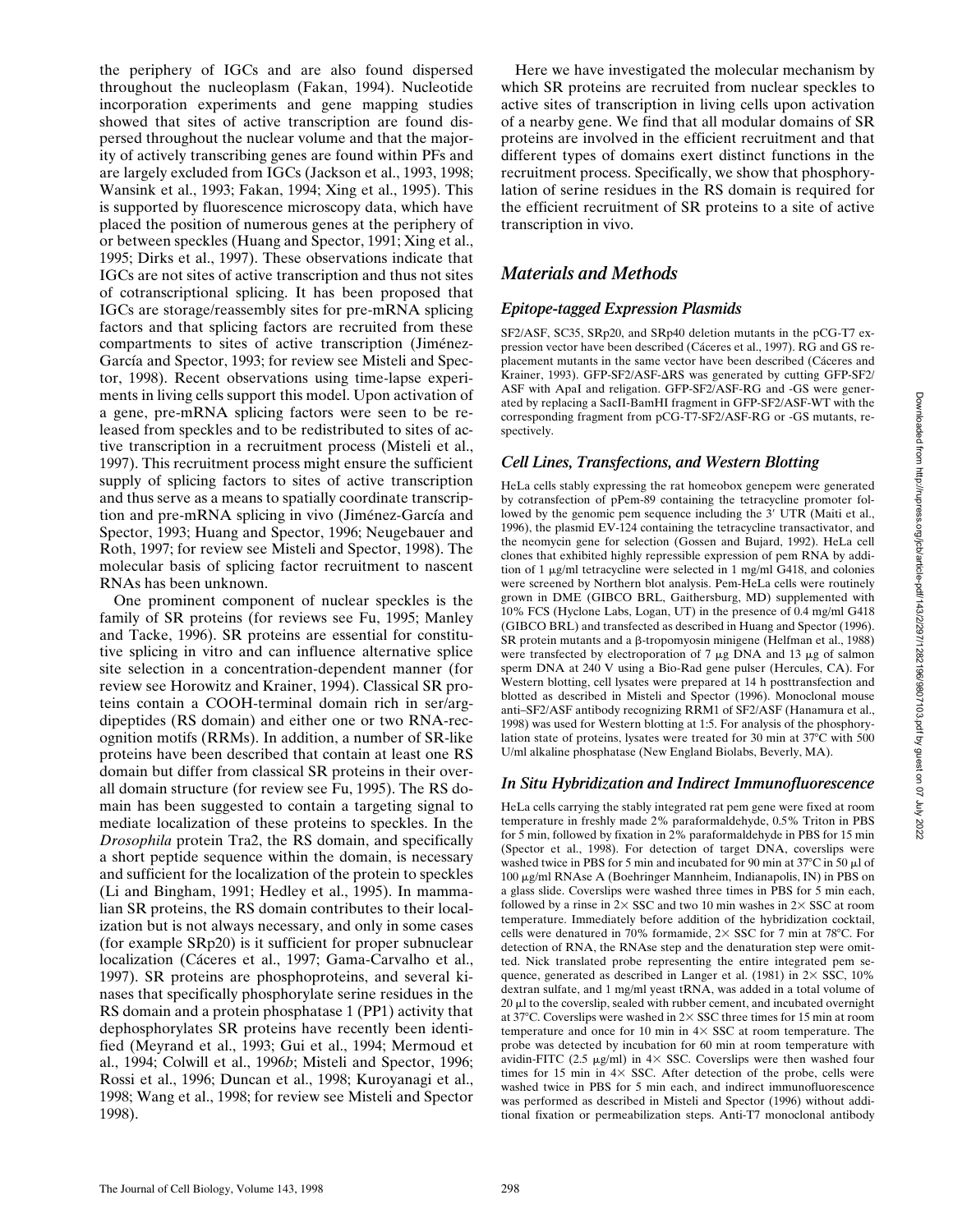(Novagen, Madison, WI) was used at 1:400 in PBS, anti-SC35 antibody (Fu and Maniatis, 1990) at 1:800, anti-SF2/ASF antibody (Hanamura et al., 1998) at 1:50. Fluorescently labeled secondary antibodies and avidin-FITC were from Cappel (Durham, NC).

#### *Microscopy*

Images were acquired either on a Nikon FXA microscope (Melville, NY) equipped with a Photometrics SenSys cooled CCD camera  $(1,320 \times 1,035)$ array; 6.7-µm pixel size) using Oncor Image 2.0.5 (Oncor, Gaithersburg, MD) or on a Zeiss LSM410 confocal laser scanning microscope (Thornwood, NY) using simultaneous scans to avoid shift between the two optical channels. Time-lapse microscopy of living cells was performed as described (Misteli et al., 1997). In brief, cells at 14 h after transfection were grown in a FCS2 live-cell microscopy chamber (Bioptechs, Butler, PA) at 37°C and supplied with fresh DMEM medium free of phenol red (GIBCO BRL, Gaithersburg, MD), supplemented with 10% FCS. The FCS2 chamber was mounted on a Zeiss Axiovert 405M inverted fluorescence microscope equipped with a Photometrics Nu200 cooled CCD camera (1,320  $\times$ 1,035 array; 6.7- $\mu$ m pixel size). For routine observation, a 100 $\times$ /N.A. 1.3 oil immersion lens was used. Images were acquired using Oncor Image 2.0.5 software. Exposure times were 0.2–0.8 s and a GFP filter (Chroma Technology, Brattleboro, VT) was used. Images were pseudocolored using the standard Oncor Image 2.0.5 256-level pseudocolor look-up table. The spectrum of pseudocolors represents the intensities of the fluorescence signal measured for each pixel (gray level 0 in blue, gray level 255 in red), and speckles appear in red. Line profiles were obtained from unprocessed images with no saturated pixels on a 256–grey value scale using Oncor Image 2.0.5.

#### *Recruitment Assay in Living Cells*

BK virus–transformed hamster fibrosarcoma BKT-1B cells (Moens et al., 1990) were grown and transcription induced as described (Misteli et al., 1997). In situ hybridization using nick translated biotinylated probes for the full-length BK virus DNA was performed as described (Misteli et al., 1997). Images of a particular series were accurately aligned using morphological markers such as shape of nuclei, position of nucleoli, and occasionally cytoplasmic morphological features.

## *Results*

### *Effect of Deletion Mutations on the Recruitment Behavior of SR Proteins In Vivo*

To gain insight into the molecular mechanisms of recruitment of pre-mRNA splicing factors, we tested the ability of deletion mutants of SR proteins to be recruited to a newly formed site of transcription in vivo. We used SR protein mutants, which have previously been characterized with respect to their subnuclear localization and their function in alternative splice site selection in vitro and in vivo (Cáceres and Krainer, 1993; Cáceres et al., 1997). HeLa cells carrying a stably integrated copy of the rat homeobox gene, pem, were used as an assay system (Maiti et al., 1996). In this cell line, the pem gene, which contains four spliced introns, is under the control of the inducible tetracycline promoter (Gossen and Bujard, 1992). To assess the recruitment ability of a protein, wild-type or mutant splicing factors tagged with the T7 epitope were expressed for 14 h in the absence of pem transcription. The pem locus was then activated for 4 h, and pem RNA was detected by in situ hybridization. Splicing factors were visualized by virtue of the epitope tag. Recruitment of splicing factors to the induced site of transcription was indicated by the colocalization of the in situ hybridization signal and the immunofluorescence signal.

In the absence of pem expression, the pem locus was not associated with nuclear speckles and was typically found



*Figure 1.* Localization of the transcriptionally inactive pem gene in HeLa cells. HeLa cells carrying the pem gene were grown for 24 h in the presence of 1  $\mu$ g/ml tetracycline and fixed. The RNA was digested with RNAse, cells were denatured, and the pem gene was localized by in situ hybridization (*B*) and splicing factor SC35 localized by indirect immunofluorescence (*A*). In more than 95% of cells, splicing factor SC35 was found not to be associated with the transcriptionally inactive pem locus (*C*). The position of the pem locus is indicated by an arrow. Bar,  $5 \mu m$ .

between speckles in greater than 95% of cells (Fig. 1). Upon activation of the pem locus, recruitment of endogenous splicing factors (SF2/ASF, U2-B", SC35) from speckles to the new site of transcription was readily detected (Fig. 2 *A*, *a–c*; data now shown). Recruitment was visualized by the localization of SF2/ASF (Fig. 2 *A*, *a*), detected with a specific monoclonal antibody against SF2/ASF (Hanamura et al., 1998), at the site of the pem RNA signal (Fig. 2 *A*, *b*). This is in agreement with observations by time-lapse microscopy in living cells that showed that transiently transfected SF2/ASF is efficiently recruited from speckles to an active transcription site upon activation of stably integrated genes (Misteli et al., 1997). Recruitment is a rapid process, and accumulation of SF2/ASF at the site of transcription is detectable within 10–20 min after activation of the target genes. Just like endogenous SF2/ASF, transiently expressed full-length SF2/ASF (Fig. 2 *A*, *d–f*) was recruited to the induced site of pem transcription, as indicated by the overlap of the two signals. Consistent with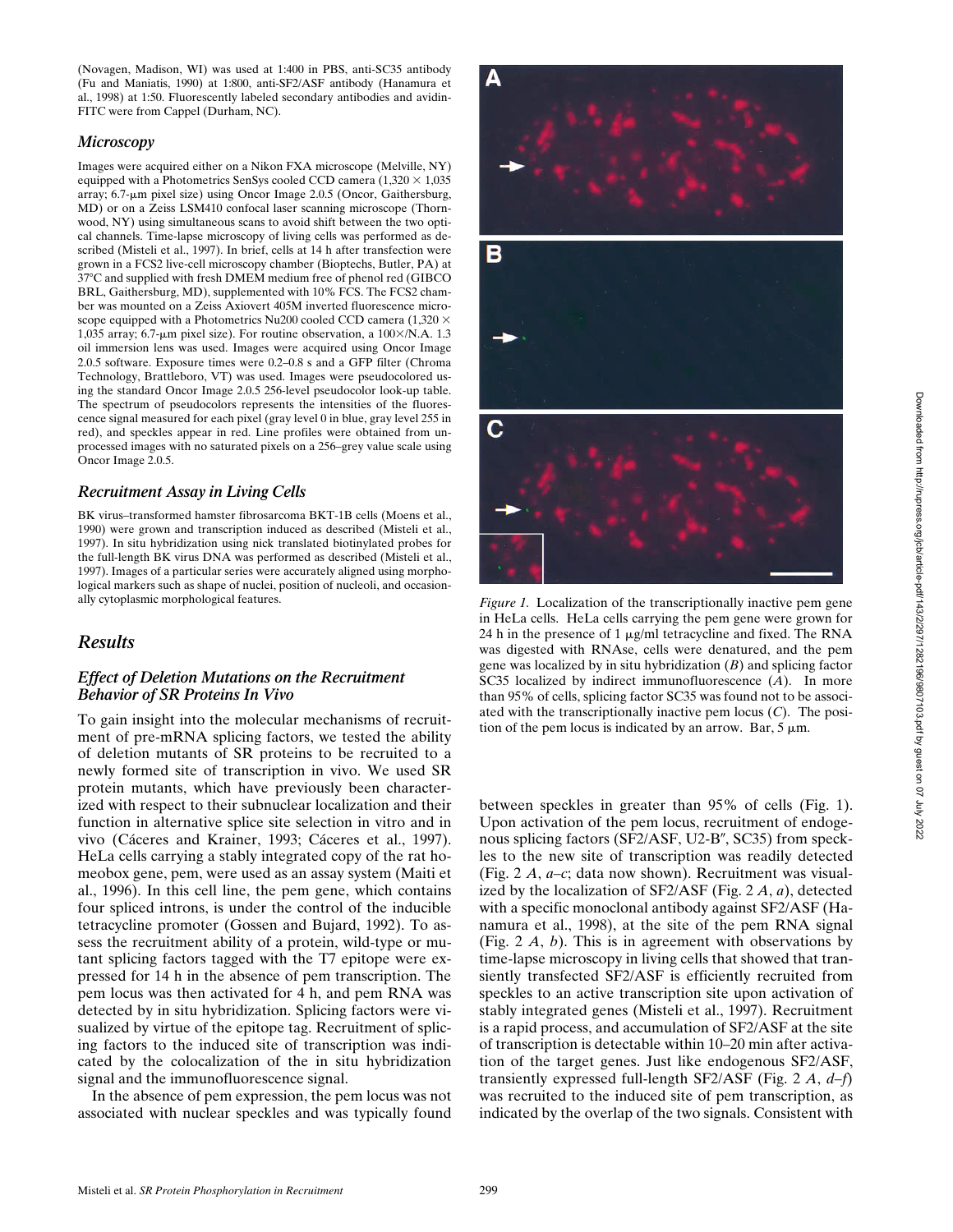

*Figure 2*. (*A*) Recruitment of SF2/ASF mutants to transcription sites. Endogenous SF2/ASF (*a–c*), full-length SF2/ASF (*d–f*), or SF2/ASF mutants lacking RRM1 (*g–i*), RRM2 (*j–l*), or the RS domain (*m–o*) were transfected into pem-HeLa cells in the presence of tetracycline to inhibit pem expression. 14 h after transfection, tetracycline was removed to induce pem transcription for 4 h. Cells were fixed, and the SR protein was detected using an anti-SF2/ASF antibody (*a*, *red*) or an anti–T7 epitope antibody (*d*, *g*, *j*, and *m*, *red*). Pem RNA was detected by in situ hybridization (*b*, *e*, *h*, *k*, and *n*, *green*). Endogenous SF2/ASF and full-length SF2/ ASF were recruited to and accumulate at the site of pem transcription. Deletion of any single domain prevented recruitment. Arrows and arrowheads indicate the sites of pem transcription. (*B*) A test line was drawn so as to include a splicing factor compartment and the site of pem RNA. The relative fluorescence intensity along the line

for both the splicing factor signal (*red*) and the pem RNA signal (*green*) was measured in arbitrary units. The fluorescence intensity peaks for endogenous and wild-type SF2/ASF protein coincided with the peak for the pem RNA, indicating recruitment of splicing factor to the site of pem RNA. For mutants of SF2/ASF, the two peaks were separated, indicating the absence of the splicing factor mutants from the site of pem RNA. Bar,  $5 \mu m$ .

the observation that active genes frequently localize to the periphery of speckles (Huang and Spector, 1991; Xing et al., 1995; Dirks et al., 1997), in both cases the spots containing the RNA and splicing factor signals were typically closely associated with the periphery of a larger speckle (Fig. 2 *A*, *a* and *d*, *insets*). Identical results were obtained using conventional wide-field fluorescence or confocal microscopy (data not shown).

We tested the effect of deletion of either the RS domain or one of the two RRMs of SF2/ASF on the recruitment of the protein to the pem RNA. Deletion of either RRM1 (Fig. 2 *A*, *g–i*), RRM2 (Fig. 2 *A*, *j–l*), or the RS domain (Fig. 2 *A*, *m–o*) prevented accumulation of the mutant protein at the site of induced pem transcription. The pem RNA was now typically found as a distinct spot from speckles and was free of accumulated mutant splicing factor (Fig. 2 *A*, *g*, *j*, and *m*, *insets*). The presence or absence of splicing factors at the site of pem RNA was verified by fluorescence intensity measurements along a test-line through the site of pem RNA accumulation and a nearby speckle (Fig. 2 *B*). In the case of endogenous SF2/ASF and transiently expressed wild-type SF2/ASF, the peaks of the two signals coincided. In contrast, for the deletion mutants

the peaks for the pem RNA signal and the mutant splicing factor signal were clearly separated (Fig. 2 *B*). Quantitation of the number of cells that showed colocalization of splicing factor and the pem RNA demonstrated that endogenous SF2/ASF and wild-type SF2/ASF accumulated in more than 90% of cells at the site of pem RNA, whereas the deletion mutants accumulated in  $\sim$ 30% of cells with pem RNA (Fig. 3). This latter number most likely reflects the random association of the pem transcription site with speckles in the mammalian cell nucleus.

The RS domains of various members of the SR protein family all contain multiple arg/ser-dipeptides but are significantly distinct from each other at the amino acid level (for review see Fu, 1995). We tested whether the RS domain of several SR proteins was required for their recruitment. As for SF2/ASF, deletion of the RS domain in SRp40, SRp20, or SC35 prevented the mutant proteins from accumulating at transcription sites (Fig. 3). Furthermore, none of the single RRMs or RS domains was sufficient for recruitment (Fig. 3 and data not shown), indicating that the requirement for recruitment was not strictly amino acid sequence specific, but might be caused by the charge distribution within the domain. The lack of recruit-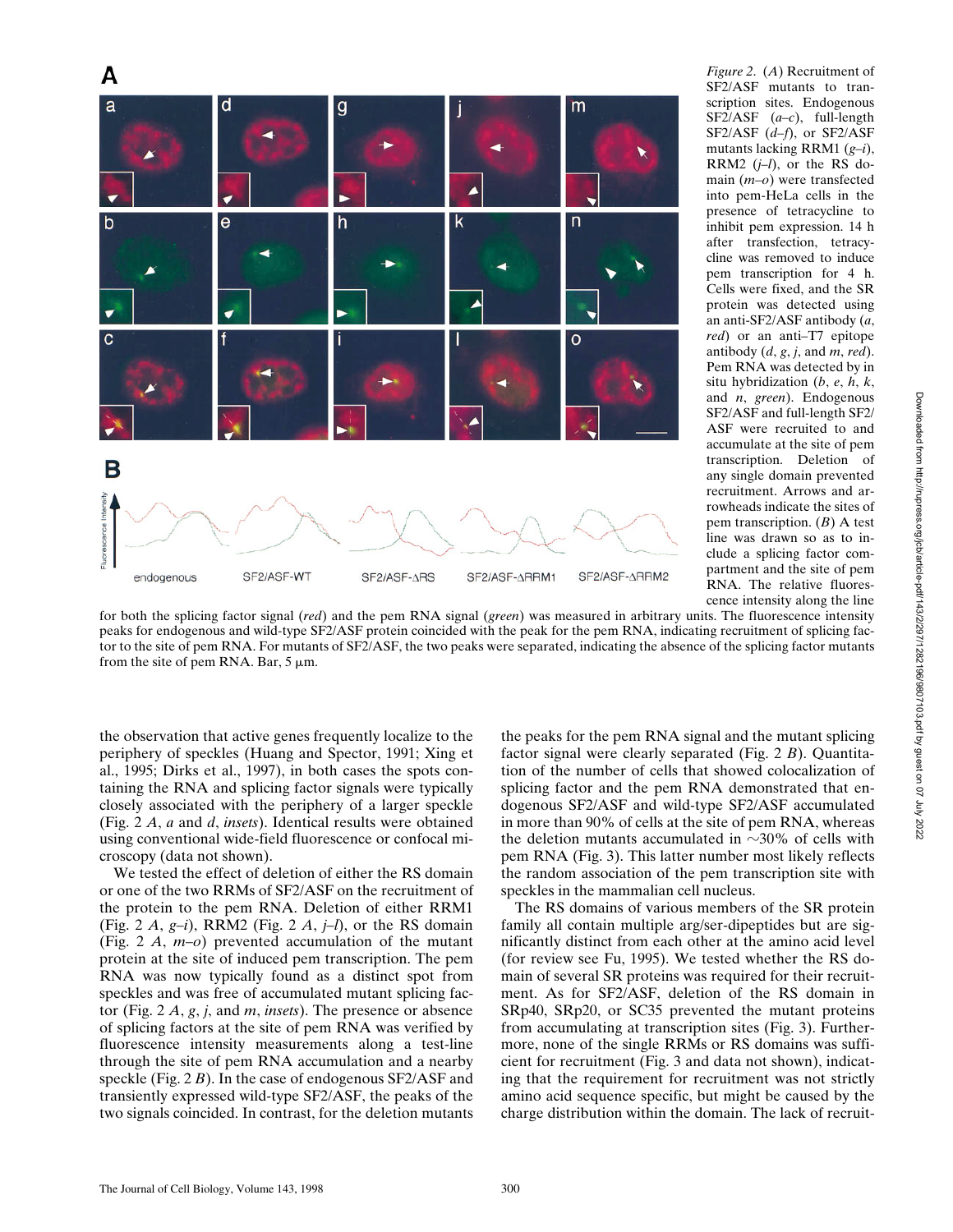

ment of all mutants tested was not due to the impaired function of the proteins since they have been shown to be functionally active in alternative splice site selection in vivo (Cáceres et al., 1997).

#### *Evidence for Distinct Roles for the RS Domain and the RRM in the Recruitment Process*

Evidence for distinct functions for the RS domain versus the RRMs of SF2/ASF was obtained in an assay in which recruitment of SR proteins to a transiently expressed intron-containing  $\beta$ -tropomyosin ( $\beta$ -TM) minigene was measured. This assay was previously used to demonstrate that recruitment is dependent on the presence of an intron in the target RNA (Huang and Spector, 1996). Similar to the situation during intermediate stages of adenoviral infection, transient overexpression of the  $\beta$ -TM minigene produces large amounts of pre-mRNA, and as a consequence, the majority of endogenous splicing factors dissociate from speckles and associate with sites of  $\beta$ -TM transcription, resulting in the depletion of splicing factors from native speckles (Jiménez-García and Spector, 1993; Pombo et al., 1994; Huang and Spector, 1996; Gama-Carvalho et al., 1997). Under these conditions, transiently expressed full-length SF2/ASF (Fig. 4 *A*, *red*) was strongly recruited to active sites of b-TM expression (Fig. 4 *A*, *green*). In contrast, deletion of either the first or second RRM in SF2/ASF resulted in the diffuse distribution of the mutant splicing factor throughout the cell nucleus (Fig. 4 *B*, *red*) and prevented significant accumulation of the mutant protein at sites of  $\beta$ -TM transcription (Fig. 4 *B*, *green*). This was most likely due to the weakened interaction of  $SF2/ASF$  with  $\beta$ -TM RNA in the absence of either one of its two RRMs (Cáceres and Krainer, 1993; Wu and Maniatis, 1993; Zuo and Manley, 1993). Note that the yellow signal in the overlay panel is caused by the diffuse distribution of the mutant protein and does not represent specific accumulation at transcription sites. In contrast, SF2/ASF lacking the RS domain was largely retained in

*Figure 3*. Quantitative analysis of recruitment. Cells were scored for accumulation of the wild-type or mutant SR proteins at the site of pem transcription, as detected by in situ hybridization and indirect immunofluorescence. The percentage of cells  $(n =$ 200 from 3 experiments) showing accumulation of splicing factor at the site of transcription is shown  $\pm SD$ . Endogenous and wild-type SR proteins were efficiently recruited to the site of transcription in more than 90% of cells, whereas deletion mutants of SF2/ASF, SRp40, SC35, or SRp20 were typically found at the site of pem RNA in  $\sim$ 30% of cells (see Results).

speckles that were frequently  $(\sim 60\%)$  observed to be distinct from sites of b-TM-transcription (Fig. 4 *C*, *arrows*). The presence of speckles distinct from  $\beta$ -TM transcription sites indicates that this mutant was less efficiently displaced from endogenous speckles. These observations suggest that in the absence of either one of the RRMs, the mutant protein was released from speckles but could not efficiently bind the target RNA, whereas in the absence of the RS domain, the mutant protein was not efficiently released. Thus, we propose that the RS domain and the RRMs play distinct roles in the recruitment process in vivo.

## *The RS Domain Is Required for Recruitment in Living Cells*

To further analyze the role of the RS domain in vivo, we tested the effect of deletion of the RS domain on recruitment of SF2/ASF in living cells using a previously characterized time-lapse microscopy assay (Misteli et al., 1997). BKT-1B cells carry stably integrated cAMP-inducible early genes of BK virus (Moens et al., 1990), and recruitment to the induced transcription site of BK early genes can be monitored in individual living cells using SF2/ASF fused to the green fluorescent protein (GFP) (Misteli et al., 1997). As previously demonstrated, upon stimulation of BKV early genes, GFP-SF2/ASF was recruited from speckles and accumulated at the site of transcription (Fig. 5, *top*, *arrow*) (Misteli et al., 1997). The accumulation is detected as an area of higher GFP-SF2/ASF concentration (Fig. 5, *red*; see figure legend) in the form of a peripheral extension protruding from a nearby speckle (Misteli et al., 1997). The extension typically forms gradually upon addition of cAMP after an initial lag period of about 10 min and peaks at the time of maximal gene expression, in the case of immediate early genes of BK virus at  $\sim 60$  min (Moens et al., 1990; Misteli et al., 1997). In contrast, in the absence of the RS domain, SF2/ASF was not recruited to the site of transcription (Fig. 5, *bottom*, *arrow*). No periph-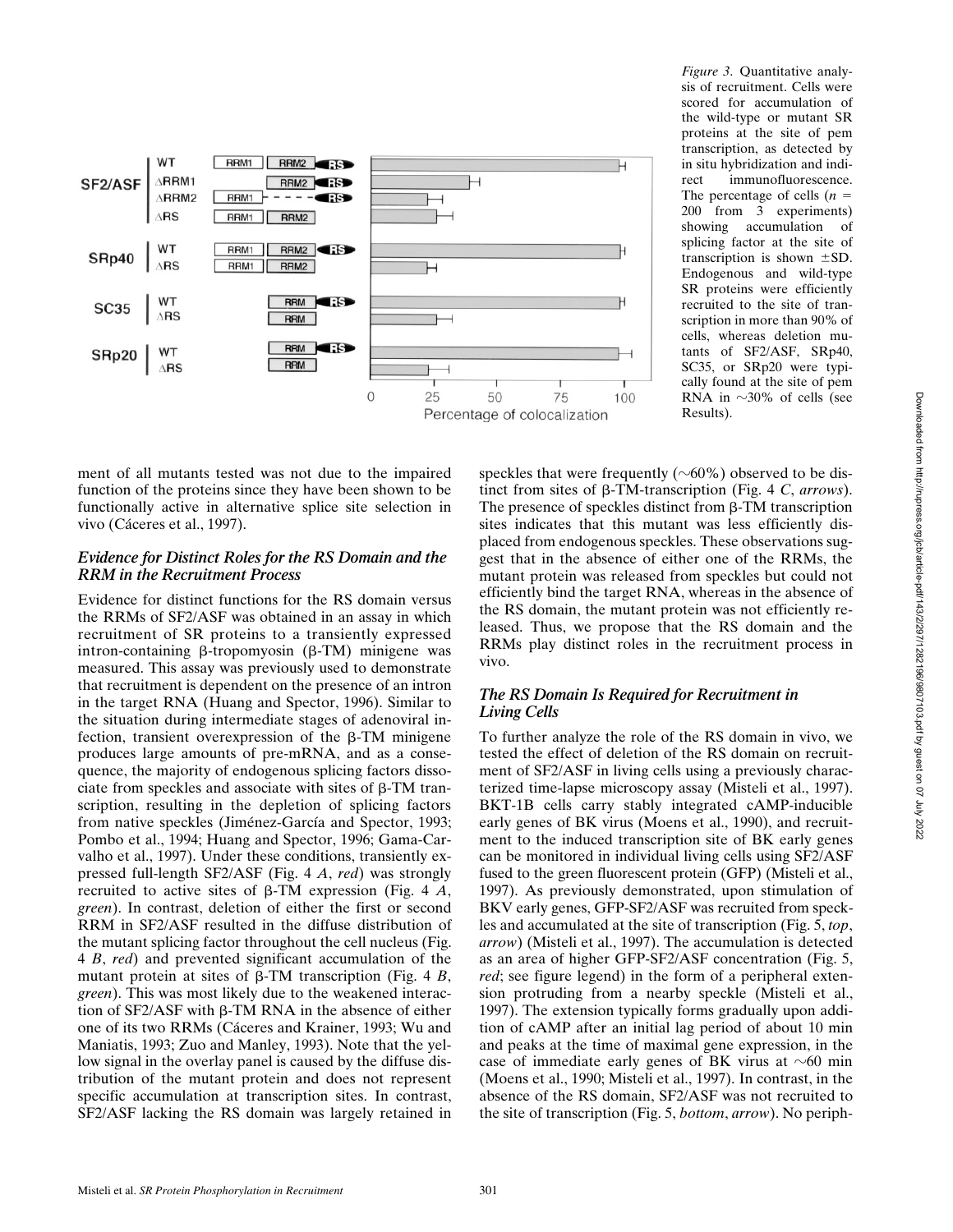

*Figure 4.* Distinct roles in the recruitment process for RRMs and the RS domain. HeLa cells were cotransfected with a  $\beta$ -TM minigene and the indicated SF2/ASF construct. 14 h after transfection, SF2/ASF was detected by immunofluorescence using an anti–T7 epitope antibody (*red*), and b-TM RNA was visualized by in situ hybridization (*green*). (*A*) Full-length SF2/ASF was efficiently recruited to sites of β-TM transcription. (*B*) Deletion of the first RRM prevented recruitment and resulted in the diffuse distribution of SF2/ASF-ΔRRM1. Identical results were obtained for SF2/ASF lacking RRM2 (data not shown). (*C*) Deletion of the RS domain resulted in the retention of SF2/ASF- $\Delta$ RS in native speckles at sites distinct from  $\beta$ -TM transcription sites. Bar, 5  $\mu$ m.

eral extension could be seen at any time during the induction time of immediate early genes of BK virus, and no accumulation of the splicing factor mutant was detected at the site of transcription (Fig. 5, *bottom*). This observation shows that the RS domain is required for the efficient recruitment of splicing factors to transcription sites in living cells.

### *Phosphorylation of Serine Residues in the RS Domain Is Required for Efficient Recruitment*

A hallmark of the RS domain is its significant posttranslational phosphorylation on serine residues (Roth et al., 1991; Gui et al., 1994; Colwill et al., 1996*b*). To test whether phosphorylation of the RS domain is involved in recruitment to transcription sites, we used mutants of SF2/ ASF in which the RS-dipeptides in the RS domain had been replaced by either RG- or GS-dipeptides (Fig. 6 *A*) (Cáceres and Krainer, 1993). Western blot analysis of total cell lysates showed that wild-type SF2/ASF was efficiently phosphorylated in vivo in BHK cells as judged by a shift in mobility after alkaline phosphatase treatment (Fig. 6 *B*). This is in agreement with the recent finding that in vivo endogenous SF2/ASF is predominantly found in a highly phosphorylated form (Hanamura et al., 1998). A similar shift was observed for SF2/ASF-GS, demonstrating that SF2/ASF-GS was efficiently phosphorylated in vivo (Fig. 6 *B*). In contrast, deletion of the RS domain prevented all detectable phosphorylation of the protein (Fig. 6 *B*) as has been predicted by phospho-epitope mapping studies which demonstrated that all phosphorylation sites in SF2/ASF map to the RS domain (Colwill et al., 1996*b*). Similarly, the RG mutant was not phosphorylated in BHK cells and migrated identically in the presence or absence of alkaline phosphatase treatment (Fig. 6 *B*).

The ability of these mutants to be recruited to nascent RNA was then assessed in living cells using the BKT system. The recruitment ability of the mutant proteins in living cells correlated with the phosphorylation state of the RS domain (Fig. 7). SF2/ASF-GS, like SF2/ASF-WT, was efficiently recruited to sites of transcription (Fig. 7) as shown by the formation of a peripheral extension from a nearby speckle and the accumulation of the mutant protein at the site of transcription. The time course of accu-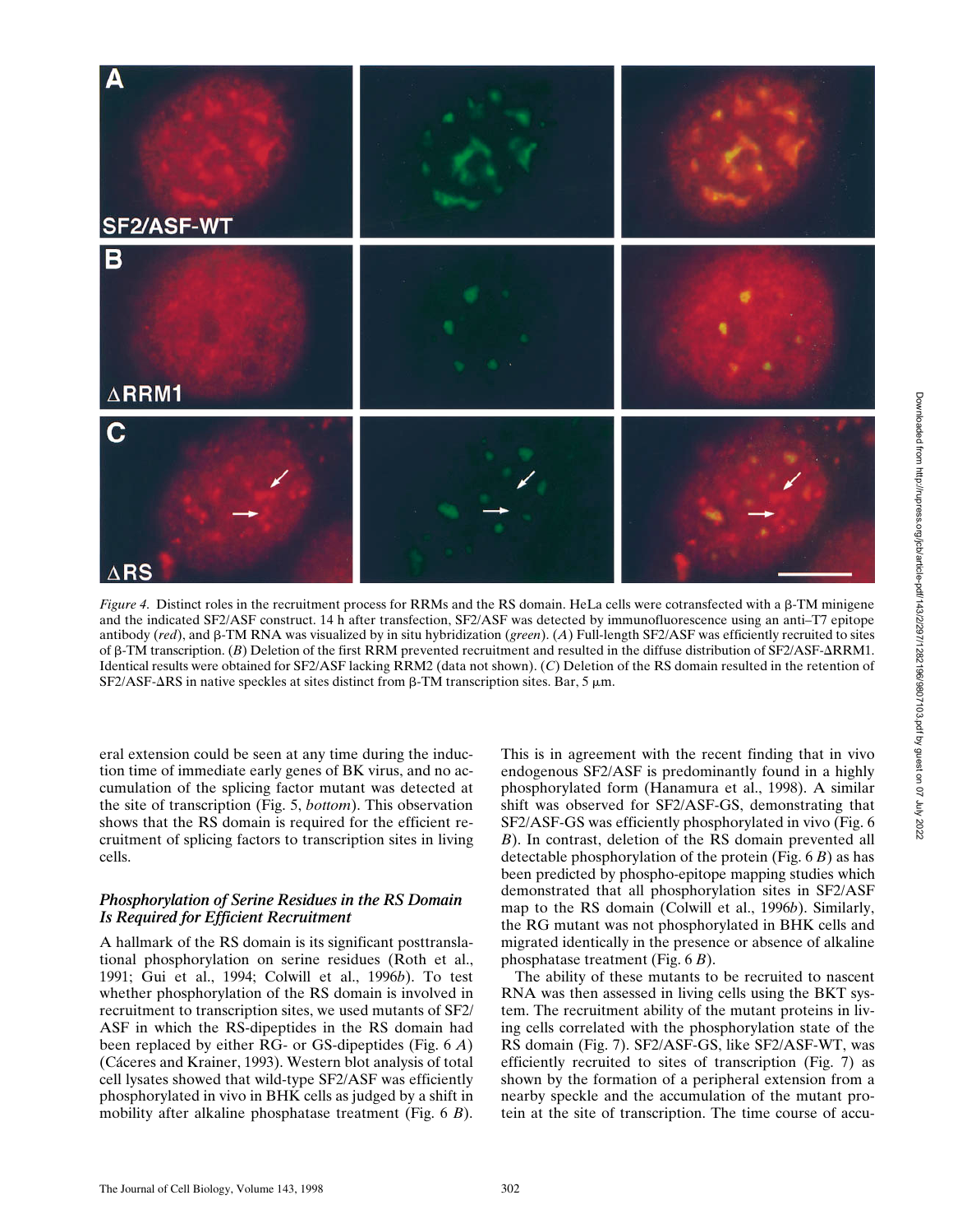

*Figure 5*. The RS domain of SF2/ ASF is required for recruitment in living cells. Transcription of BK virus was triggered by addition of 50  $\mu$ g/ml cAMP to the growth medium, and splicing factor distribution was imaged at the indicated times after induction of transcription. After acquisition of the final image, the cell was fixed, and the position of the induced RNA was detected by fluorescence in situ hybridization. (*Top*) Full-length SF2/ASF formed a peripheral extension from an existing speckle (*red*), and SF2/ASF accumulated at the site of BK early gene transcription (*arrow*). (*Bottom*) Deletion of the RS domain prevented dissociation of the splicing factor and its accumulation at the site of transcription. Pseudocolored images are shown. Speckles appear in red against a yellow/green background representing the nucleoplasmic pool of the splicing factor. The spectrum of pseudocolors represents the intensities of the fluorescence signal measured for each pixel (*blue* lowest, *red* brightest). *Arrow*, position of the RNA signal. The time after induction of gene expression is indicated in minutes. Bar,  $1.5 \mu m$ .

mulation of the mutant protein was indistinguishable from the wild-type protein. In contrast, the RG mutant was retained in speckles after stimulation of transcription of BK early genes (Fig. 7, *bottom*) and was not recruited to the induced genes. This behavior was identical to the  $\Delta RS$  mutant (see Fig. 5), and no accumulation of splicing factors was observed at any time. These observations demonstrate that serine phosphorylation of the RS domain is required for the recruitment of SR proteins from nuclear speckles to transcription sites in vivo.

## *Discussion*

We have probed the molecular mechanism by which premRNA splicing factors are recruited from nuclear speckles to nascent RNAs in vivo. In a stable, inducible gene expression system, deletion of any single modular domain in four SR proteins tested prevented efficient recruitment to the nascent RNA. Furthermore, in a transient transfection assay in which large amounts of target RNA are produced, we found that the different types of domains play distinct roles in recruitment. Under these conditions, deletion of a single RRM in SF2/ASF resulted in the diffuse distribution of the mutant protein in the cell nucleus in the absence of any accumulation at sites of transcription. In contrast, deletion of the RS domain resulted in a protein that was largely retained in nuclear speckles when challenged with high levels of  $\beta$ -TM RNA. The simplest interpretation of these observations is that recruitment of SR proteins from nuclear speckles to a site of transcription is a process involving at least two steps, namely the release of splicing factors from speckles, mediated by the RS domain, followed by their association with the target RNA, mediated by the RRMs. The role of the RRMs in associating with the target RNA is consistent with the well-documented role of the RRMs in binding to RNA (for review see Fu, 1995). The role of the RS domain in the release from speckles is consistent with the observed effect of deletion of the RS domain on subnuclear distribution of RS domain–containing proteins. In SRp20 and SC35, both of which contain only one RRM, the RS domain determines the subnuclear localization (Cáceres et al., 1997). The RS domain is necessary for localization to speckles and is sufficient to target a cytoplasmic reporter protein to nuclear speckles (Cáceres et al., 1997). Similarly, in the SR-like *Drosophila* proteins Tra and SWAP, the RS domain is sufficient for speckled localization (Li and Bingham, 1991; Hedley et al., 1995). These data argue that the RS domain can control the association/dissociation properties of SR proteins with speckles. In support of this idea, we have observed that the RS domain of SRp20 is sufficient for the release of a reporter protein from speckles upon transient expression of  $\beta$ -TM RNA (Misteli, T., and D.L. Spector, unpublished observation). In SF2/ASF, and also SRp40, association of the protein with nuclear speckles is not dependent on the RS domain alone since deletion of the RS domain only reduces the level of the protein in speckles but does not completely prevent its association (Cáceres et al., 1997). It is likely that for proteins that contain multiple RRMs, such as SF2/ASF, SRp40, or U2AF<sup>65</sup>, the speckle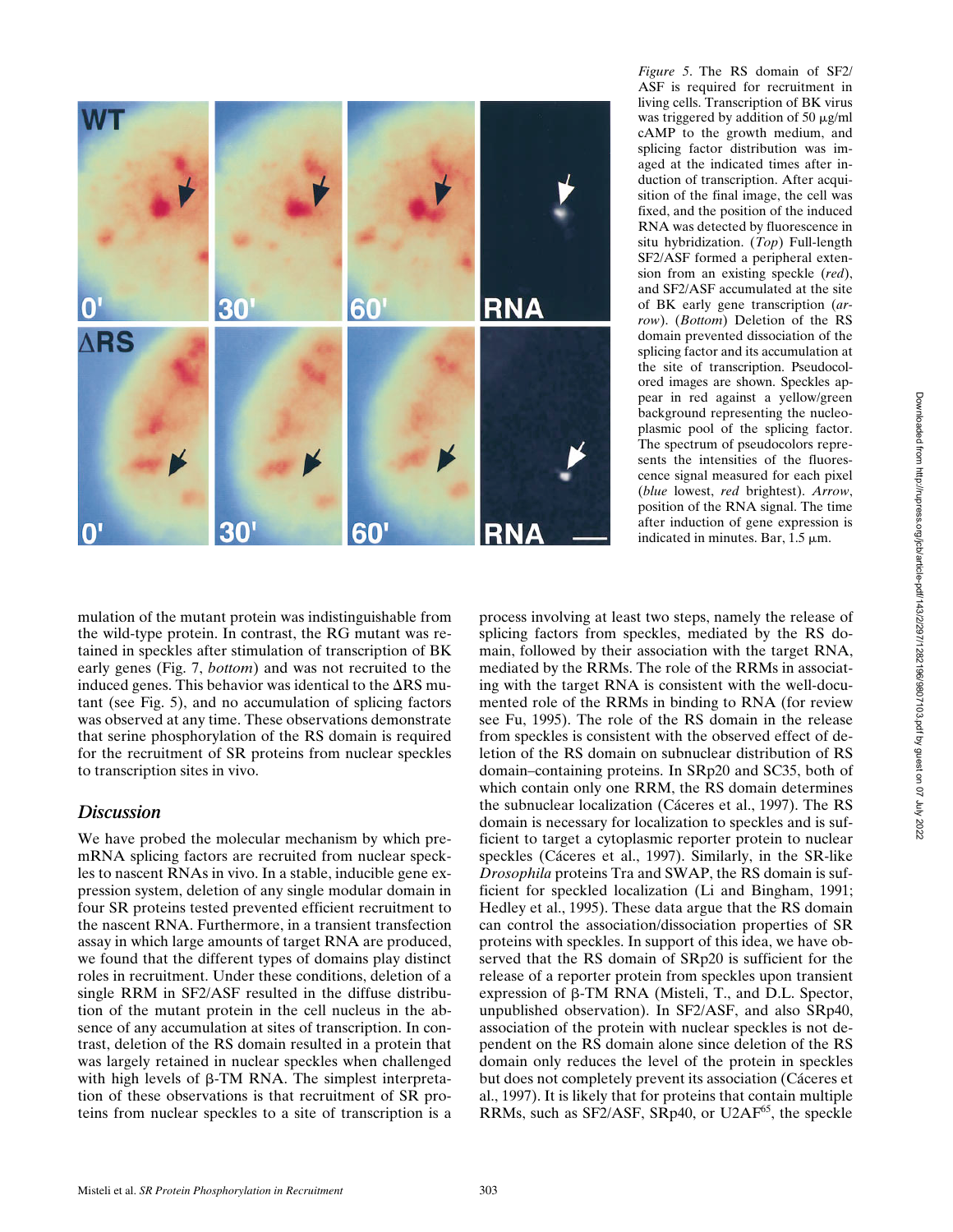

*Figure 6*. Phosphorylation of serine residues in the RS domain is required for recruitment. (*A*) Amino acid sequence of the RS domain of SF2/ASF. The RS domain of SF2/ASF was either deleted or the RS-dipeptides substituted with either RG- or GSdipeptides. (*B*) Immunoblot analysis of the phosphorylation state of SF2/ASF in vivo. The indicated T7-tagged constructs were transfected into BHK cells, and total cell lysates were probed by Western blotting with  $(+)$  or without  $(-)$  alkaline phosphatase digestion. Full-length SF2/ASF and SF2/ASF-GS were phosphorylated in vivo, and SF2/ASF- $\Delta$ RS and SF2/ASF-RG were not phosphorylated in vivo.

localization is additionally mediated by protein–protein or protein–RNA interactions occurring through the RRMs, possibly via snRNPs or other RS domain–containing proteins (Cáceres et al., 1997; Gama-Carvalho et al., 1997). An example of such an indirect localization is the Tra protein lacking its RS domain. This mutant localizes to speckles provided that it can interact with RS domain–containing proteins such as Tra2, but deletion of the interacting domain displaces the protein from speckles (Hedley et al., 1995). Thus, the dissociation and association of RS domain–containing proteins might be mediated by two distinct mechanisms (see also Cáceres et al., 1997). Our



*Figure 7*. Phosphorylation of serine residues in the RS domain is required for recruitment in living cells. The recruitment assay was performed as described in Fig. 5. (*Top*) The phosphorylated SF2/ASF-GS mutant was recruited to the newly formed site of transcription (*arrow*). (*Bottom*) The unphosphorylated SF2/ASF-RG mutant was retained in nuclear speckles and did not accumulate at the transcription site (*arrow*). Time after induction of gene expression is indicated in minutes. Images are pseudocolored; speckles appear in red against a green/ yellow background representing the nucleoplasmic pool of the splicing factor. *Arrow*, position of the RNA signal. Bar,  $1.5 \mu m$ .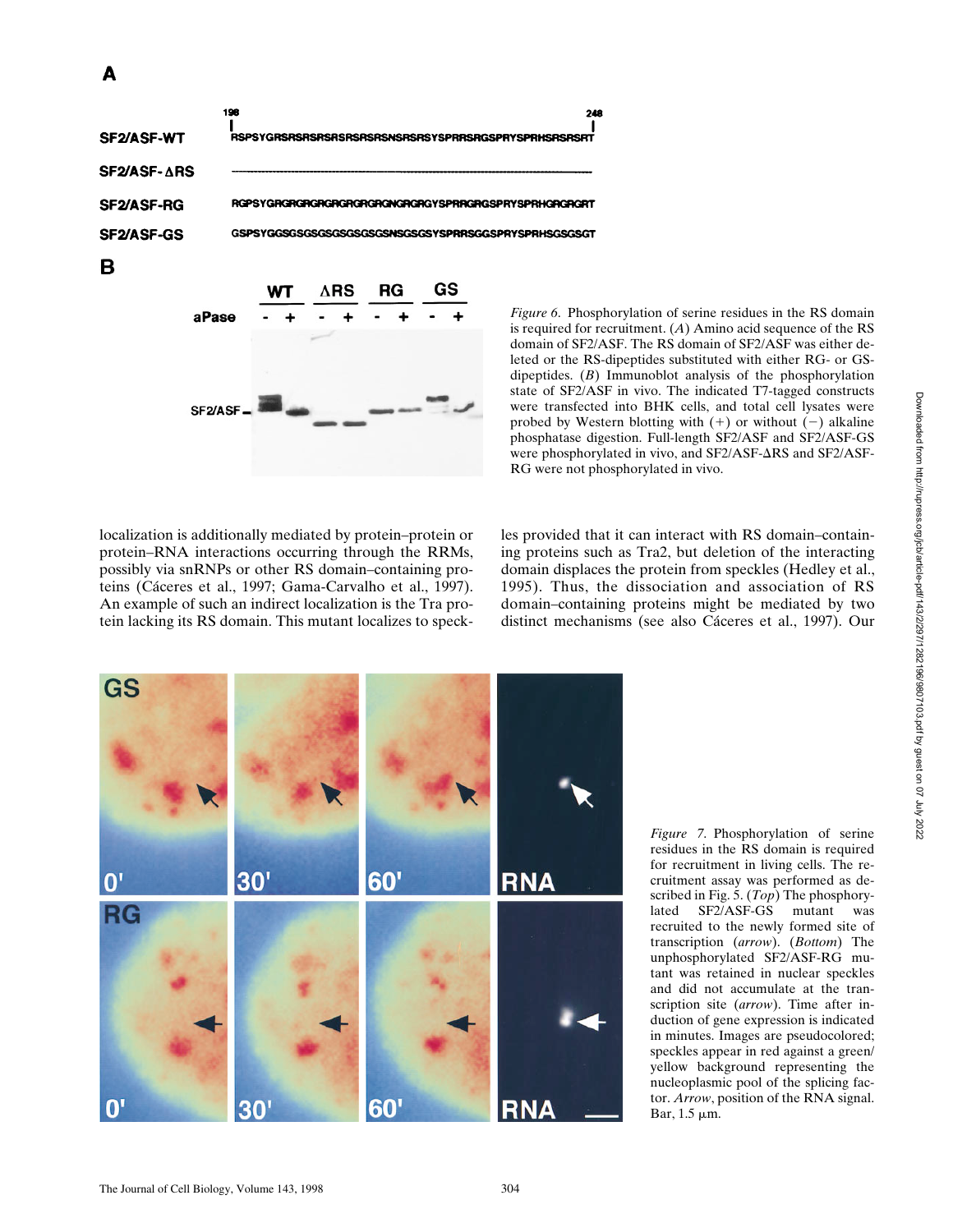observations suggest that the RS domain functions in recruitment in the context of SR proteins. However, the recruitment function might be a more general feature of the RS domain in the context of other proteins as well. For example, in U2AF65, an SR-like protein not belonging to the classical SR family of proteins, the  $NH<sub>2</sub>$ -terminal RS domain is required for recruitment to adenoviral transcripts, while the RRMs are not required for this event (Gama-Carvalho et al., 1997).

A trivial explanation for our observations would be that the recruitment properties of the proteins are the consequence of their functional inactivation as a result of the deletions. This is unlikely, since no correlation between function of the protein and recruitment behavior has been observed. In vivo and in vitro, wild-type SF2/ASF strongly activates the use of the  $13-S$  5' splice site in the adenoviral E1A transcript in a concentration-dependent manner (Cáceres and Krainer, 1993; Zuo and Manley, 1993; Cáceres et al., 1997). The same is true for SF2/ASF lacking the RS domain or lacking the first RRM. However, in our recruitment assay the wild-type protein was efficiently recruited, while a mutant lacking the RS domain was not, suggesting that the recruitment behavior does not simply reflect the functional properties of the protein. It is not clear at present how a mutant protein, such as  $SF2/ASF-ARS$ , is able to influence alternative splice site selection, although it is apparently not recruited to the target RNA. One possibility is that a steady-state level of protein below our detection limit is sufficient to affect splice site selection. Alternatively, it is possible that overexpression of the mutant protein affects the choice of splice sites indirectly.

Because the majority of active transcription sites are localized at the periphery of or outside of speckles (Wansink et al., 1993; Zhang et al., 1994; Xing et al., 1995; Neugebauer and Roth, 1997), dissociation of splicing factors from speckles is a requirement for efficient pre-mRNA splicing in vivo. Our results from living cell experiments extend observations that imply a function for phosphorylation in the dissociation of SR proteins from nuclear speckles. Several lines of evidence now point to a role of phosphorylation of serine residues in the RS domain as a switch for the dissociation of splicing factors from nuclear speckles. First, we find that in living BHK cells, SF2/ASF molecules lacking either the RS domain or the serine phosphorylation sites in the RS domain were not observed to dissociate from speckles upon transcriptional activation of a nearby gene in contrast to the wild-type protein (Fig. 7) (Misteli et al., 1997). Second, we observe that in the absence of the RS domain, SF2/ASF was retained in nuclear speckles distinct from sites of  $\beta$ -TM transcription, whereas deletion of either RRM resulted in the diffuse nuclear distribution of the mutant protein (Fig. 4). Third, in living interphase cells, the dynamic movements of splicing factors at the periphery of speckles have been interpreted to represent the continuous movement of splicing factors from speckles to nearby active genes as factors are being recruited (Misteli et al., 1997). In agreement with a role of phosphorylation in the release of factors, these movements cease upon addition of protein kinase inhibitors (Misteli et al., 1997). Fourth, several kinases, SRPK-1, -2 and Clk-1, -2, -3, and topoisomerase I, which specifically phosphorylate SR proteins, have recently been identified

(Gui et al., 1994; Colwill et al., 1996*b*; Rossi et al., 1996; Duncan et al., 1997; Kuroyanagi et al., 1998; Wang et al., 1998). Overexpression of SRPKs or Clks results in the redistribution of splicing factors from a speckled pattern to a diffuse nuclear pattern and an increase in the solubility of splicing factors. Fifth, a ser/thr phosphatase I activity has been identified based on its ability to prevent the association and accumulation of splicing factors in enlarged speckles upon inhibition of transcription, suggesting that dephosphorylation of SR proteins facilitates their association with this nuclear compartment (Misteli and Spector, 1996). Finally, our in vivo results also correlate well with in vitro data on the effect of phosphorylation on splicing factor function. In vitro analyses demonstrate that phosphorylation of SR proteins is a prerequisite for their efficient incorporation into spliceosomes and for their proper functioning in the splicing process (Tazi et al., 1993; Mermoud et al., 1994; Cao et al., 1997; Xiao and Manley, 1997). Phosphorylation of SR proteins would thus be expected to occur before the association of SR protein with the nascent RNA, which is thought to occur outside of nuclear speckles.

Control of the release of splicing factors from nuclear speckles might be important to ensure the sufficient supply of splicing factors to transcription sites. In addition, it might also play a role in regulation of alternative splice site selection. In vitro and in vivo, the choice of splice site is determined by the ratio of multiple splicing factors (for review see Horowitz and Krainer, 1994). Controlling the release of factors from nuclear compartments might be a way to modify the relative concentrations of multiple factors in the nucleoplasm and thus modulate the choice of splice site. In support of this interpretation, overexpression of Clk kinases causes a switch of splice sites in several RNA templates in vivo (Duncan et al., 1997, 1998). The recently identified SR protein kinases are good candidates to mediate the release of SR proteins from speckles. However, the large number of serine residues in the RS domain and the overlapping substrate specificities of the identified kinases makes it difficult to determine which serine residues, or combinations thereof, are important for the proper function and to address the precise roles of the kinases in vivo (Colwill et al., 1996*a*; Labourier et al., 1998; Wang et al., 1998).

These observations can be summarized in a working model for the molecular mechanism of splicing factor recruitment (Misteli and Spector, 1997). In this scenario, splicing factors reside in nuclear speckles, predominantly IGCs, and phosphorylation of serine residues in the RS domain by SR protein kinases has two effects: (*a*) splicing factors are displaced from speckles either individually or complexed with other factors of the RNA-processing machinery (Gui et al., 1994; Colwill et al., 1996*b*; Duncan et al., 1998; Wang et al., 1998) and (*b*) splicing factors become "active," i.e., they can be incorporated into the spliceosome (Mermoud et al., 1992, 1994; Cao et al., 1997). During or after completion of the splicing reaction, which takes place in PFs outside of IGCs, the proteins are dephosphorylated (Mermoud et al., 1992, 1994; Misteli and Spector, 1996), allowing them to return to the IGCs, where a new round of the phosphorylation cycle starts (see Misteli and Spector, 1998). We suggest that this arrangement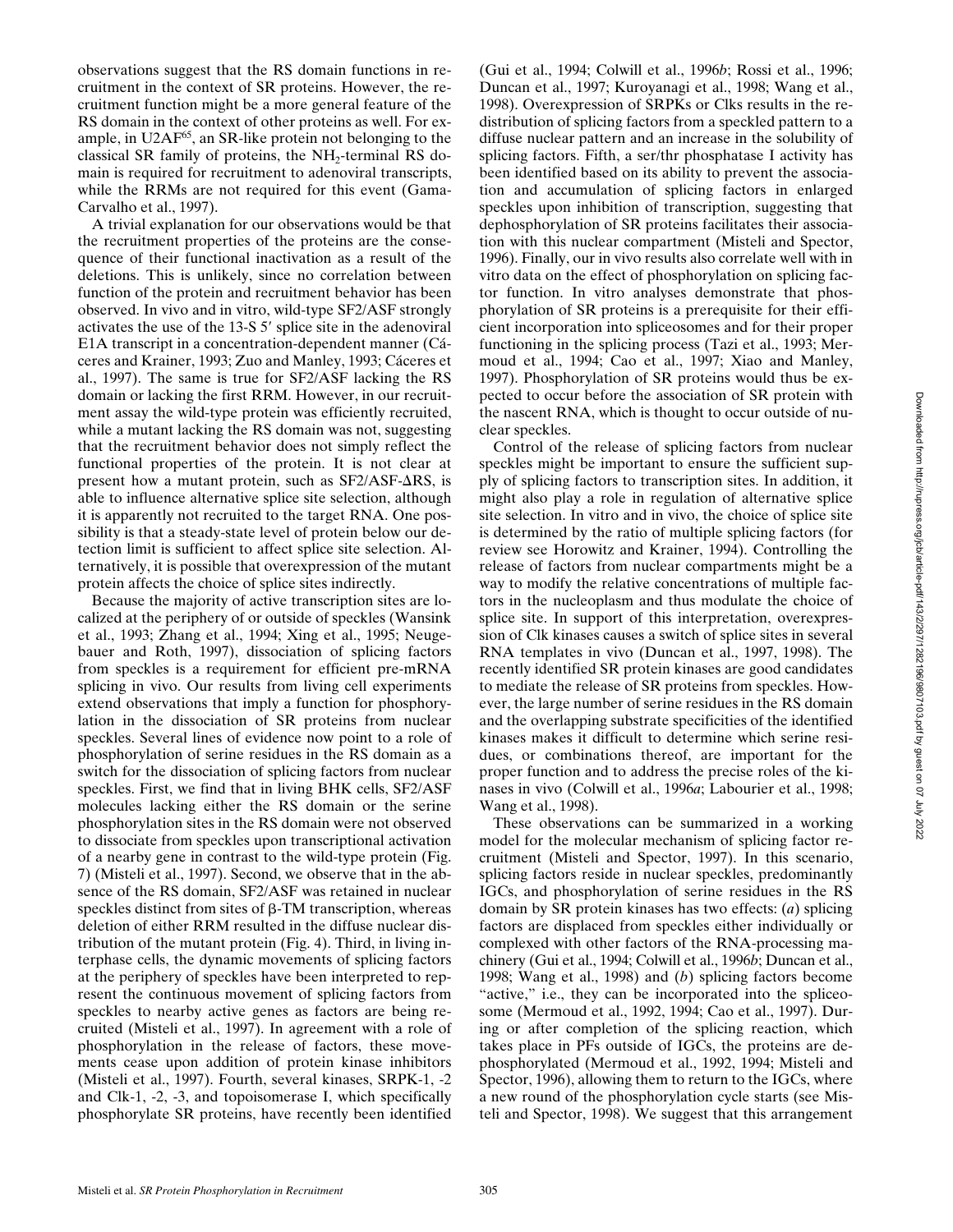provides a means to control the supply of active splicing factors at sites of transcription and, thus, is instrumental in the spatial coordination of transcription and pre-mRNA splicing within the mammalian cell nucleus.

T. Misteli dedicates this paper to the memory of Thomas Kreis.

We thank members of the Krainer and Spector laboratories for discussion and critical reading of the manuscript.

T. Misteli was supported by the Human Frontiers Science Program and the Roche Research Foundation. A.R. Krainer was supported by National Cancer Institute grant CA13106, M.F. Wilkinson was supported by National Institutes of Health (NIH) grant GM39586 and National Science Foundation grant MCB-9307963, and D.L. Spector was supported by NIH grant GM42694.

Received for publication 21 July 1998 and in revised form 4 September 1998.

#### *References*

- Báuren, G., and L. Wieslander. 1994. Splicing of Balbiani ring 1 gene premRNA occurs simultaneously with transcription. *Cell*. 76:183–192.
- Beyer, A.L., and Y.N. Osheim. 1988. Splice site selection, rate of splicing, and alternative splicing on nascent transcripts. *Genes Dev.* 2:754–765.
- Cáceres, J.F., and A.R. Krainer. 1993. Functional analysis of pre-mRNA splicing factor SF2/ASF structural domains. *EMBO (Eur. Mol. Biol. Organ.) J.* 12:4715–4726.
- Cáceres, J.F., T. Misteli, G. Screaton, D.L. Spector, and A.R. Krainer. 1997. Role of the modular domains of SR-proteins in subnuclear localization and alternative splicing specificity. *J. Cell Biol.* 138:225–238.
- Cao, W., S.F. Jamison, and M.A. Garcia-Blanco. 1997. Both phosphorylation and dephosphorylation of ASF/SF2 are required for pre-mRNA splicing in vitro. *RNA*. 3:1456–1467.
- Colwill, K., L.L. Feng, J.M. Yeakley, G.D. Gish, J.F. Cáceres, T. Pawson, and X.-D. Fu. 1996*a*. SRPK1 and Clk/Sty protein kinases show distinct substrate specificities for serine/arginine-rich splicing factors. *J. Biol. Chem.* 271: 24569–24575.
- Colwill, K., T. Pawson, B. Andrews, J. Prasad, J.L. Manley, J.C. Bell, and P.I. Duncan. 1996*b*. The Clk/Sty protein kinase phosphorylates splicing factors and regulates their intranuclear distribution. *EMBO (Eur. Mol. Biol. Organ.) J.* 15:265–275.
- Corden, J.L., and M. Patturajan. 1997. A CTD function linking transcription to splicing. *Trends Biochem. Sci.* 22:413–416.
- Dirks, R.W., E.S.D. de Pauw, and A.K. Raap. 1997. Splicing factors associate with nuclear HCMV-IE transcripts after transcriptional activation of the gene, but dissociate upon transcription inhibition: evidence for a dynamic organization of splicing factors. *J. Cell Sci.* 110:505–513.
- Duncan, P.I., D.F. Stojdl, R.M. Marius, and J.C. Bell. 1997. In vivo regulation of alternative pre-mRNA splicing by the Clk1 protein kinase. *Mol. Cell. Biol.* 17:5996–6001.
- Duncan, P.I., D.F. Stojdl, R.M. Marius, K.H. Scheit, and J.C. Bell. 1998. The Clk2 and Clk3 dual-specificity protein kinases regulate the intranuclear distribution of SR proteins and influence pre-mRNA splicing. *Exp. Cell Res.* 241:300–308.
- Fakan, S. 1994. Perichromatin fibrils are in situ forms of nascent transcripts. *Trends Cell Biol.* 4:86–90.
- Fu, X.-D. 1995. The superfamily of arginine/serine-rich splicing factors. *RNA*. 1:663–680.
- Fu, X.-D., and T. Maniatis. 1990. Factor required for mammalian spliceosome assembly is localized to discrete regions in the nucleus. *Nature*. 343:437–441.
- Gama-Carvalho, M., R. Krauss, L. Chiang, J. Valcarcel, M. Green, and M. Carmo-Fonseca. 1997. Targeting of U2AF65 to sites of active splicing in the nucleus. *J. Cell Biol*. 137:975–987.
- Gossen, M., and H. Bujard. 1992. Tight control of gene expression in mammalian cells by tetracycline-responsive promoters. *Proc. Natl. Acad. Sci. USA*. 89:5547–5551.
- Gui, J.F., W.S. Lane, and X.-D. Fu. 1994. A serine kinase regulates intracellular localization of splicing factors in the cell cycle. *Nature*. 369:678–682.
- Hanamura, A., J.F. Cáceres, A. Mayeda, B.R. Franza, and A R. Krainer. 1998. Regulated tissue-specific expression of antagonistic pre-mRNA splicing factors. *RNA*. 4:430–444.
- Hedley, M.L., H. Amrein, and T. Maniatis. 1995. An amino acid sequence motif sufficient for subnuclear localization of an arginine/serine rich splicing factor. *Proc. Natl. Acad. Sci. USA*. 92:11524–11528.
- Helfman, D.M., W.M. Ricci, and L.A. Finn. 1988. Alternative splicing of tropomyosin pre-mRNAs in vitro and in vivo. *Genes Dev.* 2:1627–1638.
- Horowitz, D.S., and A.R. Krainer. 1994. Mechanisms for selecting 5' splice sites in mammalian pre-mRNA splicing. *Trends Genet.* 10:100–106.
- Huang, S., and D.L. Spector. 1991. Nascent pre-mRNA transcripts are associated with nuclear regions enriched in splicing factors. *Genes Dev.* 5:2288– 2302.
- Huang, S., and D.L. Spector. 1996. Intron-dependent recruitment of premRNA splicing factors to sites of transcription. *J. Cell Biol.* 131:719–732.
- Jackson, D.A., A.B. Hassan, R.J. Errington, and P.R. Cook. 1993. Visualization of focal sites of transcription within human nuclei. *EMBO (Eur. Mol. Biol. Organ.) J.* 12:1059–1065.
- Jackson, D.A., F.J. Iborra, E.M. Manders, and P.R. Cook. 1998. Numbers and organization of RNA polymerases, nascent transcripts, and transcription units in HeLa nuclei. *Mol. Biol. Cell*. 9:1523–1536.
- Jiménez-García, L.F., and D.L. Spector. 1993. In vivo evidence that transcription and splicing are coordinated by a recruiting mechanism. *Cell*. 73:47–59.
- Kim, E., L. Du, D.B. Bregman, and S.L. Warren. 1997. Splicing factors associate with hyperphosphorylated RNA polymerase II in the absence of premRNA. *J. Cell Biol.* 136:19–28.
- Kiseleva, E., T. Wurtz, N. Visa, and B. Daneholt. 1994. Assembly and disassembly of spliceosomes along a specific pre-messenger RNP fiber. *EMBO (Eur. Mol. Biol. Organ.) J.* 13:6052–6061.
- Kuroyanagi, N., H. Onogi, T. Wakabayashi, and M. Hagiwara. 1998. Novel SRprotein-specific kinase, SRPK2, disassembles nuclear speckles. *Biochem. Biophys. Res. Commun.* 14:357–364.
- Labourier, E., F. Rossi, I. Gallouzi, E. Allemand, G. Divita, and J. Tazi. 1998. Interaction between the N-terminal domain of human DNA topoisomerase I and the arginine-serine domain of its substrate determines phosphorylation of SF2/ASF splicing factor. *Nucleic Acids Res.* 26:2955–2962.
- Lamond, A.L., and M. Carmo-Fonseca. 1993. The coiled body. *Trends Cell Biol.* 3:198–204.
- Langer, P.R., A.A. Waldrop, and D.C. Ward. 1981. Enzymatic synthesis of biotin labeled polynucleotides: novel nucleic acid affinity probes. *Proc. Natl. Acad. Sci. USA*. 78:6633–6637.
- Li, H., and P.M. Bingham. 1991. Arginine/serine-rich domains of the su(wa) and tra RNA processing regulators target proteins to a subnuclear compartment implicated in splicing. *Cell*. 67:335–342.
- Maiti, S., J. Doskow, S. Li, R.P. Nhim, J.S. Lindsey, and M.F. Wilkinson. 1996. The Pem homeobox gene. Androgen-dependent and -independent promoters and tissue-specific alternative RNA splicing. *J. Biol. Chem.* 271:17536– 17546.
- Manley, J.L., and R. Tacke. 1996. SR proteins and splicing control. *Genes Dev.* 10:1569–1579.
- Matunis, E.L., M.J. Matunis, and G. Dreyfuss. 1993. Association of individual hnRNP proteins and snRNPs with nascent transcripts. *J. Cell Biol.* 121:219–228.
- McCracken, S., N. Fong, K. Yankulov, S. Ballantyne, G. Pan, J. Greenblatt, S.D. Patterson, M. Wickens, and D. Bentley. 1997. The C-terminal domain of RNA polymerase II couples mRNA processing to transcription. *Nature*. 385:357–361.
- Mermoud, J.E., P. Cohen, and A.I. Lamond. 1992. Ser/Thr-specific protein phosphatases are required for both catalytic steps of pre-mRNA splicing. *Nucleic Acids Res.* 20:5263–5269.
- Mermoud, J.E., P.T.W. Cohen, and A.I. Lamond. 1994. Regulation of mammalian spliceosome assembly by a protein phosphorylation mechanism. *EMBO (Eur. Mol. Biol. Organ.) J.* 13:5679–5688.
- Meyrand, S.H., P. Dwen, and T. Pederson. 1993. Serine/threonine phosphorylation regulates binding of C hnRNP proteins to pre-mRNA. *Proc. Natl. Acad. Sci. USA.* 90:7764–7768.
- Misteli, T., and D.L. Spector. 1996. Serine/threonine phosphatase 1 modulates the subnuclear distribution of pre-mRNA splicing factors. *Mol. Biol. Cell*. 7:1559–1572.
- Misteli, T., and D.L. Spector. 1997. Protein phosphorylation and the nuclear organization of pre-mRNA splicing. *Trends Cell Biol.* 7:135–138.
- Misteli, T., and D.L. Spector. 1998. The cellular organization of gene expression. *Curr. Opin. Cell Biol.* 10:322–331.
- Misteli, T., J.F. Cáceres, and D.L. Spector. 1997. The dynamics of a pre-mRNA splicing factor in living cells. *Nature*. 387:523–527.
- Moens, U., A. Sundsfjord, T. Flægstad, and T. Traavik. 1990. BK virus early RNA transcripts in stably transformed cells: enhanced levels induced by dibutyryl cyclic AMP, forskolin and 12-*O*-tetradecanoylphorbol-13-acetate treatment. *Gen. Vir.* 71:1461–1471.
- Mortillaro, M.J., B.J. Blencowe, X. Wei, H. Nakayasu, L. Du, S.L. Warren, P.A. Sharp, and R. Berezny. 1996. A hyperphosphorylated form of the large subunit of RNA polymerase II is associated with splicing complexes and the nuclear matrix. *Proc. Natl. Acad. Sci. USA.* 93:8253–8257.
- Neugebauer, K.M., and M.B. Roth. 1997. Distribution of pre-mRNA splicing factors at sites of RNA polymerase II transcription. *Genes Dev.* 11:1148– 1159.
- Pombo, A., J. Ferreira, E. Bridge, and M. Carmo-Fonseca. 1994. Adenovirus replication and transcription sites are spatially separated in the nucleus of infected cells. *EMBO (Eur. Mol. Biol. Organ.) J.* 13:5075–5085.
- Rossi, F., E. Labourier, T. Forne, G. Divita, J. Derancourt, J.F. Riou, E. Antoine, G. Cathala, C. Brunel, and J. Tazi. 1996. Specific phosphorylation of SR proteins by mammalian DNA topoisomerase I. *Nature*. 381:80–82.
- Roth, M.B., A.M. Zahler, and J.A. Stolk. 1991. A conserved family of nuclear phosphoproteins localized to sites of polymerase II transcription. *J. Cell Biol.* 115:587–596.
- Sass, H., and T. Pederson. 1984. Transcription-dependent localization of U1 and U2 small nuclear ribonucleoproteins at major sites of gene activity in polytene chromosomes. *J. Mol. Biol.* 180:911–926.
- Spector, D.L. 1993. Macromolecular domains within the cell nucleus. *Annu.*